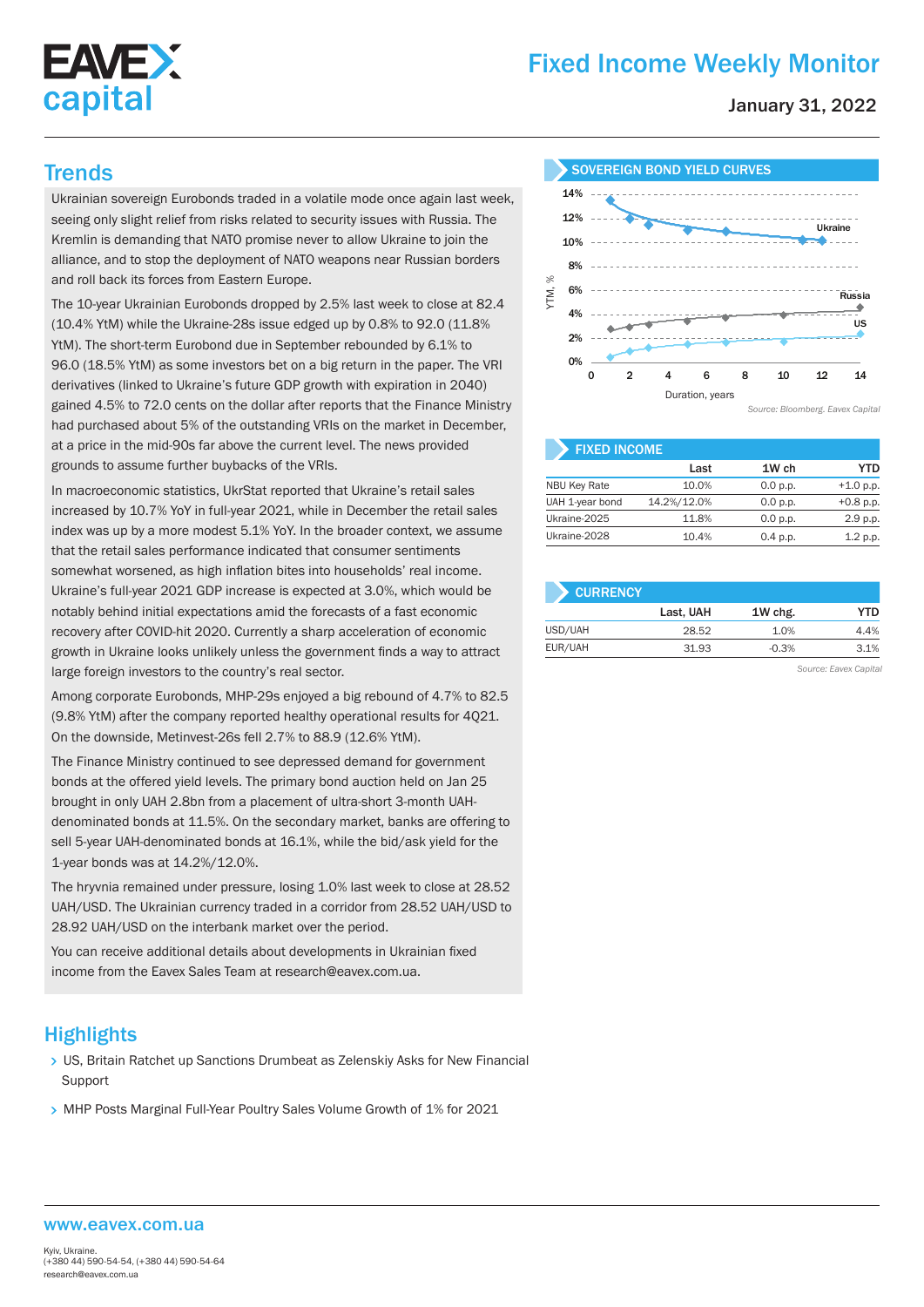



### January 31, 2022

## US, Britain Ratchet up Sanctions Drumbeat as Zelenskiy Asks for New Financial Support

by Will Ritter w.ritter@eavex.com.ua

#### **NFWS**

The United States and Britain ratcheted up their sanctions threats against the Kremlin on Sunday (Jan 30), a day ahead of a UN Security Council meeting to discuss Ukraine. US Senator Robert Menendez, a close ally of the Biden administration, bluntly stated that a new invasion of Ukraine by Russia would result in "devastating sanctions", while British Foreign Secretary Liz Truss said that "there will be nowhere to hide for Putin's oligarchs". US Deputy Secretary of State Victoria Nuland said that any US sanctions would be "very well aligned" with the main European countries, US-government-funded media outlet RFE/RL reported. Putin "will feel it acutely, as will the Russian people," Nuland said. Meanwhile, in comments to international media on Friday (Jan 28) in Kyiv, President Zelenskiy complained again about the West's lack of pre-emptive sanctions on Russia, and asked for a new round of USD 4-5bn in aid to offset the negative effects that the current security crisis is having on Ukraine's economy.

#### **COMMENTARY**

In our view, the credible threat of coordinated heavy sanctions against the Russian elite being imposed by the US and the largest European countries (Germany, France, Britain) remains the strongest card which the West holds to deter Russian aggression against Ukraine. It is therefore positive for the overall situation that the media narrative is switching back toward these sanctions, and away from escalatory talk about NATO troop movements and the conflict between Kyiv and Washington over how to approach the Russian threat. Zelenskiy indeed has a valid point when he states that Western media claims of an "imminent" Russian invasion sow panic and cause real economic damage to Ukraine's economy. The trouble with the word "imminent", which has been repeatedly used by White House press liaison Jennifer Psaki and the US media, is that it is an English idiom with no direct translation into Ukrainian or Russian, and it is therefore being translated by Ukraine's media as "inevitable". Zelenskiy's complaints about the language being used are therefore justified, in our view. Where Zelenskiy does not have a point, however, are in his illogical public demands for pre-emptive sanctions against Moscow that would spoil the sanctions' deterrent effect and, in our view, make a large-scale war more likely.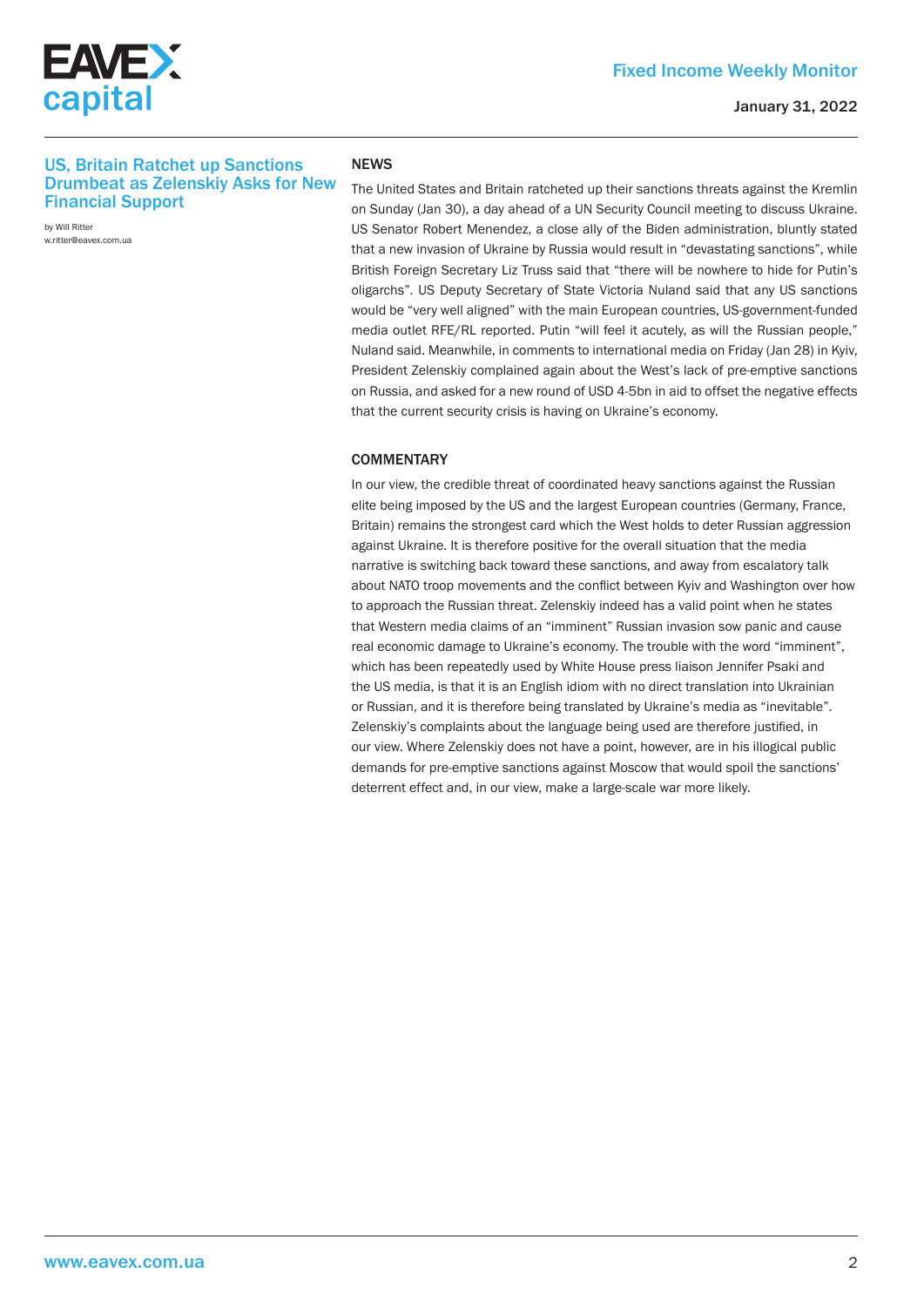

### January 31, 2022

## MHP Posts Marginal Full-Year Poultry Sales Volume Growth of 1% for 2021

by Dmitry Churin d.churin@eavex.com.ua

### **NEWS**

London-listed, central-Ukraine-based MHP (MHPC) reported a marginal 1.0% YoY increase in its poultry sales volume to 704,000 tonnes in full-year 2021, according to the company's operational update issued on Jan 27. MHP said that its poultry exports rose 8% YoY to some 402,400 tonnes in full-year 2021, accounting for 57% of total sales volume, which was higher than a share of 53% a year before. In 4Q21 alone, MHP's sales volume rose by 3% YoY to 180,000 tonnes. The company said its production facilities operated at full capacity in the quarter. On the pricing side, MHP's average achieved sales price for poultry rose by 22% YoY in USD terms in 2021 to USD 1.63 per kg (ex-VAT).

MHP's sunflower oil segment demonstrated a 37% YoY decrease in sales to 207,200 tonnes in 2021, with all of the sales being exports.

| <b>MHP OPERATIONAL UPDATE</b> |         |         |        |         |         |        |  |  |  |
|-------------------------------|---------|---------|--------|---------|---------|--------|--|--|--|
| Poultry                       | 4020    | 4021    | Change | 2020    | 2021    | Change |  |  |  |
| Sales volume, tonnes          | 175.135 | 180.028 | $+3%$  | 699.926 | 704.010 | $+1%$  |  |  |  |
| Domestic                      | 79.551  | 70.767  | $-11%$ | 324.285 | 288.831 | $-11%$ |  |  |  |
| Export                        | 94.709  | 104.841 | $+11%$ | 373.734 | 402.388 | $+8%$  |  |  |  |
| Price USD per 1 kg net VAT    | 1.36    | 1.72    | $+26%$ | 1.34    | 1.63    | $+22%$ |  |  |  |

*Source: Companies' data*

### **COMMENTARY**

MHP's operational results came in line with expectations. However, in the grain segment the company managed to deliver a superior performance, harvesting 2.6mn tonnes from a land bank of 351,000 hectares, which was 52% more than in 2020. MHP's harvest was also better than the average in Ukraine, as the country's overall grain harvest increased by 28% YoY to 84mn tonnes in 2021. MHP was extremely successful last year in corn harvesting, doubling the harvest volume to 1.62mn tonnes from almost the same land area of 163,300 hectares under corn planting. The company's corn yield reached 10.0 tonnes per hectare in 2021, compared to an average of 8.0 tonnes/ha in Ukraine.

The company will release its full-year 2021 financial results on Mar 24. We forecast that the higher sales volume, and more importantly higher poultry prices, will boost the company's EBITDA by 82% YoY to USD 620mn in FY21. We also expect MHP's net profit to come in at USD 290mn, compared to FY20's net loss of USD 133mn. MHP's net profit per share according to this estimate would be at USD 2.62, implying a trailing P/E of 2.5x taking into account the current MHPC stock price at USD 6.52.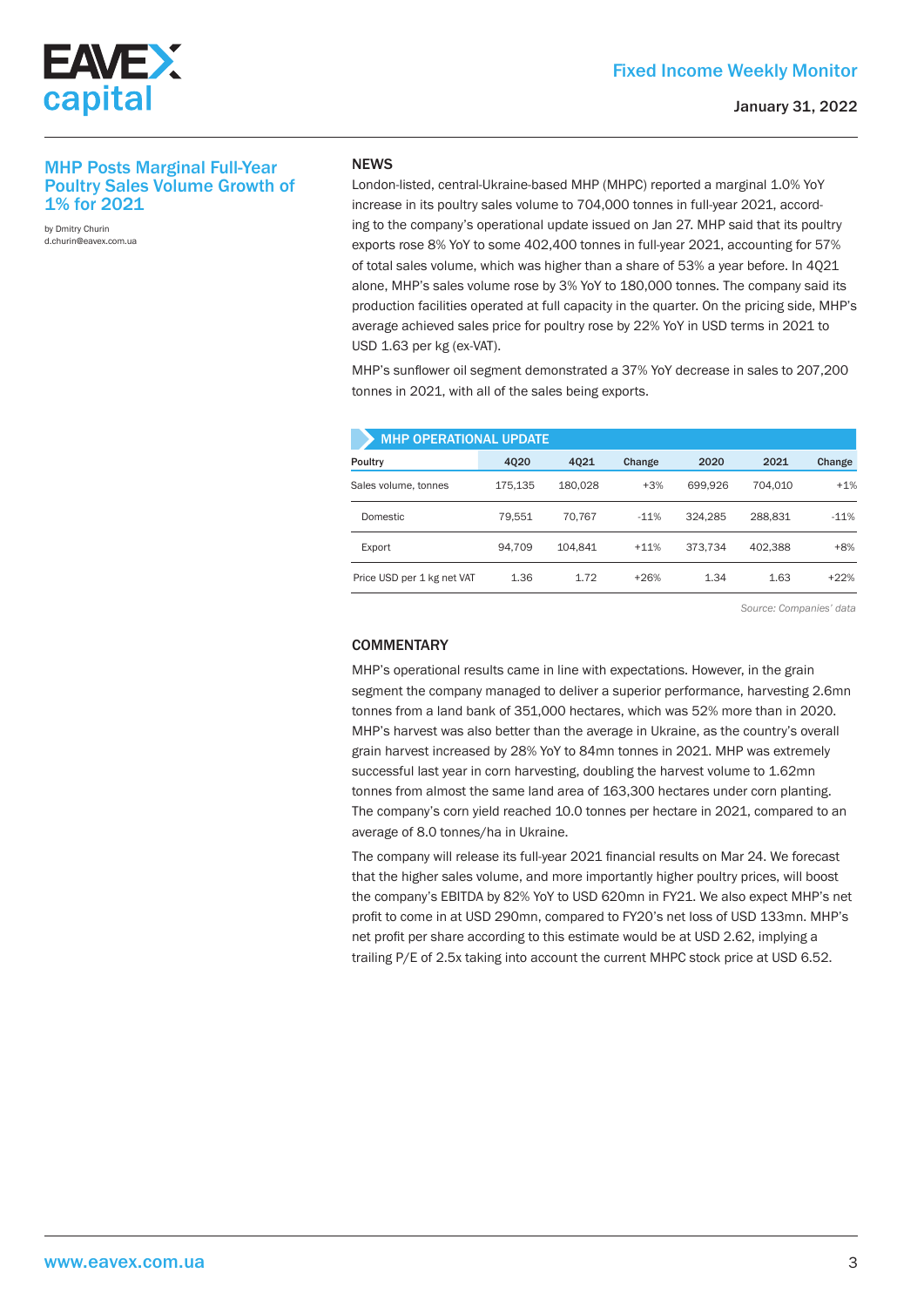

| <b>SELECTED UKRAINIAN EUROBONDS</b> |                     |                         |           |        |                         |                  |            |                      |
|-------------------------------------|---------------------|-------------------------|-----------|--------|-------------------------|------------------|------------|----------------------|
| <b>Issue</b>                        | Indicative<br>Price | Price ch.,<br>$W/W$ , % | YTM,<br>% | Coupon | <b>Maturity</b><br>Date | Volume<br>USD mn | Currency   | Ratings <sup>1</sup> |
| Sovereign Eurobonds                 |                     |                         |           |        |                         |                  |            |                      |
| Ukraine, 2022                       | 96.0                | 6.1%                    | 18.5%     | 7.75%  | 1 Sept 2022             | 1,384            | <b>USD</b> | B3/B/B               |
| Ukraine, 2026                       | 86.7                | $-0.1%$                 | 11.8%     | 7.75%  | 1 Sept 2026             | 1,318            | <b>USD</b> | B3/B/B               |
| Ukraine, 2028                       | 92.0                | 0.8%                    | 11.8%     | 9.75%  | 1 Nov 2028              | 1,600            | <b>USD</b> | B3/B/B               |
| Ukraine, 2032                       | 82.4                | $-2.5%$                 | 10.4%     | 7.38%  | 25 Sept 2032            | 3,000            | <b>USD</b> | B3/B/B               |
| Ukraine, GDP-linked                 | 72.0                | 4.5%                    |           |        | 31 May 2040             | 3,214            | <b>USD</b> | /B/                  |
| <b>Corporate Eurobonds</b>          |                     |                         |           |        |                         |                  |            |                      |
| <b>Kernel</b> , 2027                | 85.4                | 0.6%                    | 10.3%     | 6.75%  | 27 Oct 2027             | 300              | <b>USD</b> | $/B+/$               |
| MHP, 2026                           | 88.1                | $-1.0%$                 | 10.8%     | 6.95%  | 4 Apr 2026              | 550              | <b>USD</b> | B3/B/B               |
| MHP, 2029                           | 82.5                | 4.7%                    | 9.8%      | 6.25%  | 19 Sept 2029            | 350              | <b>USD</b> | B3/B/B               |
| DTEK Energy, 2027                   | 49.6                | $-0.2%$                 | 20.5%     | 5.00%  | 31 Dec 2027             | 1,645            | <b>USD</b> | $\frac{1}{2}$        |
| Metinvest, 2026                     | 88.9                | $-2.7%$                 | 12.6%     | 8.50%  | 23 Apr 2026             | 648              | <b>USD</b> | $B2/B/BB-$           |
| Metinvest, 2029                     | 83.5                | $-1.5%$                 | 11.2%     | 7.75%  | 17 Oct 2029             | 500              | <b>USD</b> | $B2/B/BB-$           |
| NaftoGaz, 2024                      | 78.2                | $-2.3%$                 | 19.3%     | 7.125% | 19 Jul 2024             | 600              | <b>EUR</b> | $\frac{1}{2}$        |
| <b>Ukrainian Railways</b>           | 90.5                | 4.0%                    | 13.1%     | 8.25%  | 9 Jul 2024              | 500              | <b>USD</b> | $\frac{1}{2}$        |
| <b>Bank Eurobonds</b>               |                     |                         |           |        |                         |                  |            |                      |
| UkrEximBank, 2023                   | 95.5                | $-0.1%$                 | 12.1%     | 9.00%  | 9 Feb 2023              | 125              | <b>USD</b> | B3//B                |
| UkrEximBank, 2025                   | 93.1                | $-2.0%$                 | 12.7%     | 9.75%  | 22 Jan 2025             | 600              | <b>USD</b> | B3//B                |
| Oschadbank, 2023                    | 92.4                | 6.2%                    | 17.8%     | 9.38%  | 10 Mar 2023             | 700              | <b>USD</b> | B2//B                |
| Oschadbank, 2025                    | 89.3                | 0.3%                    | 18.0%     | 9.63%  | 20 Mar 2025             | 250              | <b>USD</b> | B2//B                |

*Source: Boerse-Berlin, Boerse-Stuttgart. cbonds, TR Data, Eavex Research 1 Moody's/S&P/Fitch*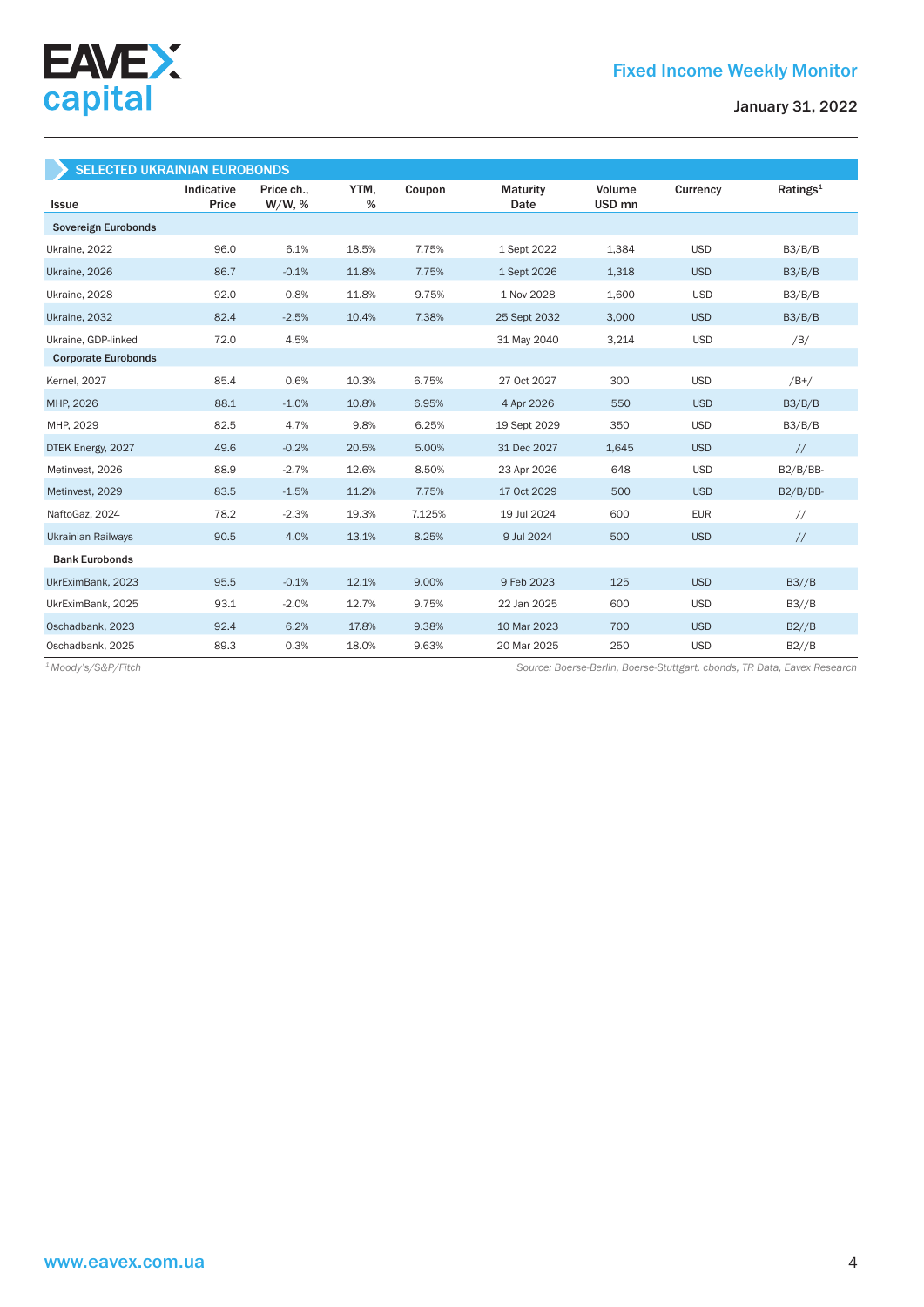

January 31, 2022

## UKRAINIAN DOMESTIC BONDS

|                              |             |             |           |           | Coupon |                      | Volume    |
|------------------------------|-------------|-------------|-----------|-----------|--------|----------------------|-----------|
| Issue                        | Price (Bid) | Price (Ask) | YTM (Bid) | YTM (Ask) | Period | <b>Maturity Date</b> | UAH mn    |
| <b>UAH denominated Bonds</b> |             |             |           |           |        |                      |           |
| UA4000204002                 | 100.7       | 101.6       | 14.5%     | 11.2%     | S/A    | 11 May 2022          | 12,917    |
| UA4000218325                 | 99.1        | 99.9        | 13.2%     | 11.8%     | S/A    | 20 Jul 2022          | 13,415    |
| UA4000199210                 | 100.1       | 102.1       | 16.5%     | 12.0%     | S/A    | 12 Oct 2022          | 14,993    |
| UA4000201255                 | 100.1       | 102.3       | 16.5%     | 14.5%     | S/A    | 24 May 2023          | 6,470     |
| UA4000201255                 | 87.4        | 91.4        | 17.5%     | 15.0%     | S/A    | 22 May 2024          | 18,105    |
| UA4000204150                 | 96.8        | 101.1       | 18.0%     | 16.0%     | S/A    | 26 Feb 2025          | 41,080    |
| UA4000207518                 | 74.7        | 79.7        | 18.0%     | 16.1%     | S/A    | 20 May 2027          | 7,018     |
|                              |             |             |           |           |        |                      |           |
| <b>USD denominated Bonds</b> |             |             |           |           |        |                      |           |
| UA4000218333                 | 99.9        | 100.4       | 3.8%      | 3.2%      | S/A    | 14 Jul 2022          | USD 336mn |

*Source: TR Data, Eavex Research*